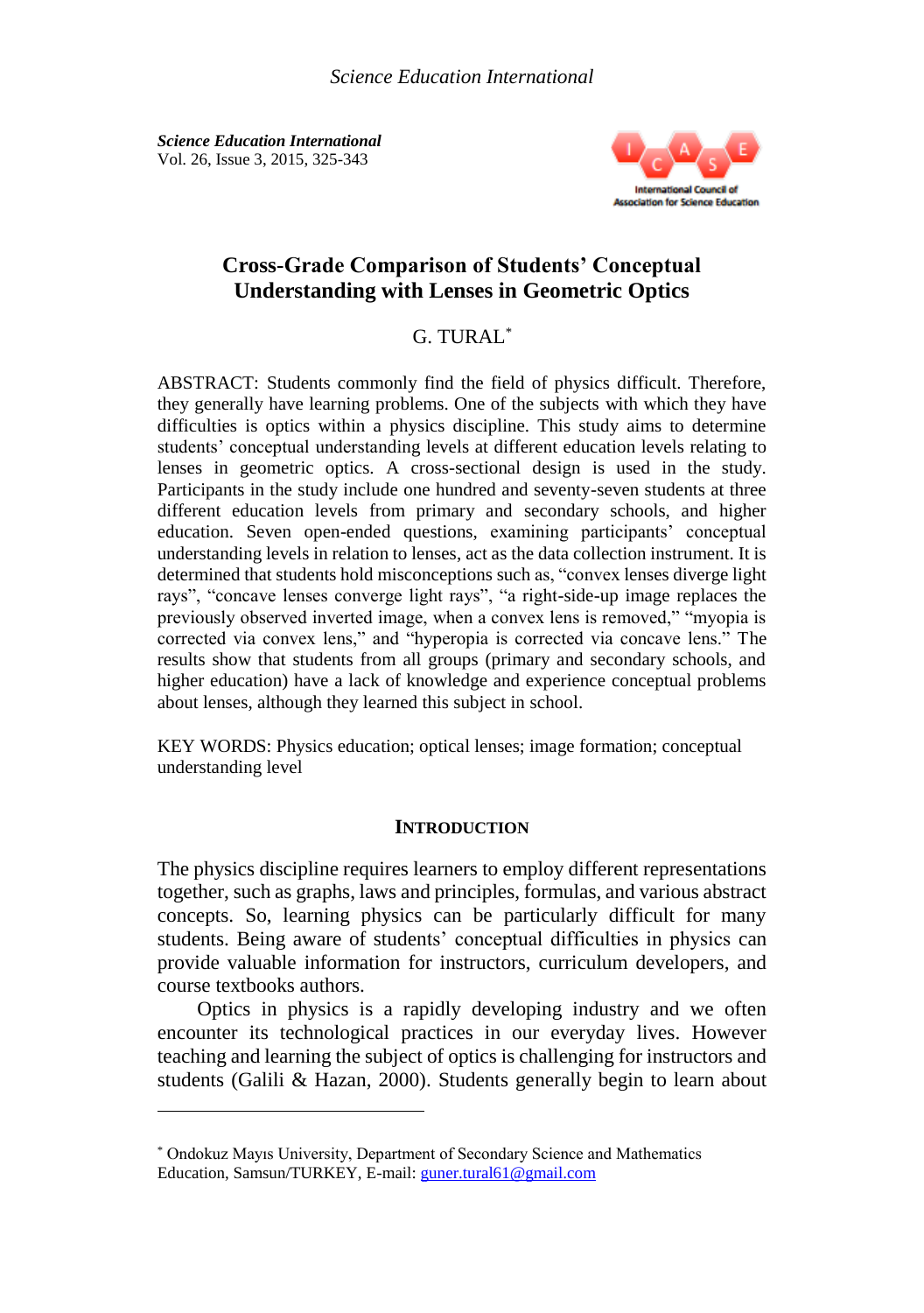geometric optics when they are at primary school. But can they fully understand the subject of geometric optics? What are their understanding difficulties or common misconceptions in this subject area continuing from primary school?

Prior research shows individuals have similar difficulties in understanding geometric optics from primary school through adulthood. Such studies from primary school (e.g. Andersson & Karrqvist, 1983; Koray & Bal, 2002; Osborne, Black, Meadows, & Smith, 1993; Selley, 1996), secondary school (e.g. Colin, Chauvet, & Viennot, 2002; Fetherstonhaugh & Treagust, 1992; Galili, Bendall, & Goldberg, 1993; Galili & Hazan, 2000; Galili & Lavrik, 1998; Langley, Ronen, & Eylon, 1997; Singh & Butler, 1990; Tao, 2004) and university level (e.g. Bendall, Goldberg, & Galili, 1993; Colin & Viennot, 2001; Goldberg & MacDermott, 1987; Kaya Şengören, 2010; Palacios, Cazorla, & Cervantes, 1989; Saxena, 1991) reveal that learners have several different concepts and difficulties in learning about light and its properties, vision, and image formation.

Prior knowledge of students about the subject is important to acquire the related new knowledge. Also possession of misconceptions hinders students' learning (Apostolides, 2008; Duit & Treagust, 2003). Therefore, it comes into prominence for science educators to determine their students' present understanding and misconceptions relation to this subject area. And it is essential to contribute to the development of science education programs.

The present study aims to determine conceptual understanding of students at different education levels such as primary school, secondary school and higher education, in relation to lenses in geometric optics as well as to investigate misconceptions students hold. The study endeavours to answer the following questions:

- 1. What are the conceptual understanding of students at different education levels (primary, secondary, and higher education) in relationship to lenses?
- 2. What are the misconceptions that the students at different levels hold in the subject of lenses?

### **LITERATURE REVIEW**

In discussions about how an object is seen, students generally cannot demonstrate a link between the eye and viewed object or image (Bendall, Goldberg, & Galili, 1993; Galili, Bendall, & Goldberg, 1993; Galili & Hazan, 2000; Heywood, 2005; Langley, Ronen, & Eylon, 1997; Osborne, Black, Meadows, & Smith, 1993). Some students think that only looking at the object is sufficient to see it (Heywood, 2005; Langley, Ronen, & Eylon,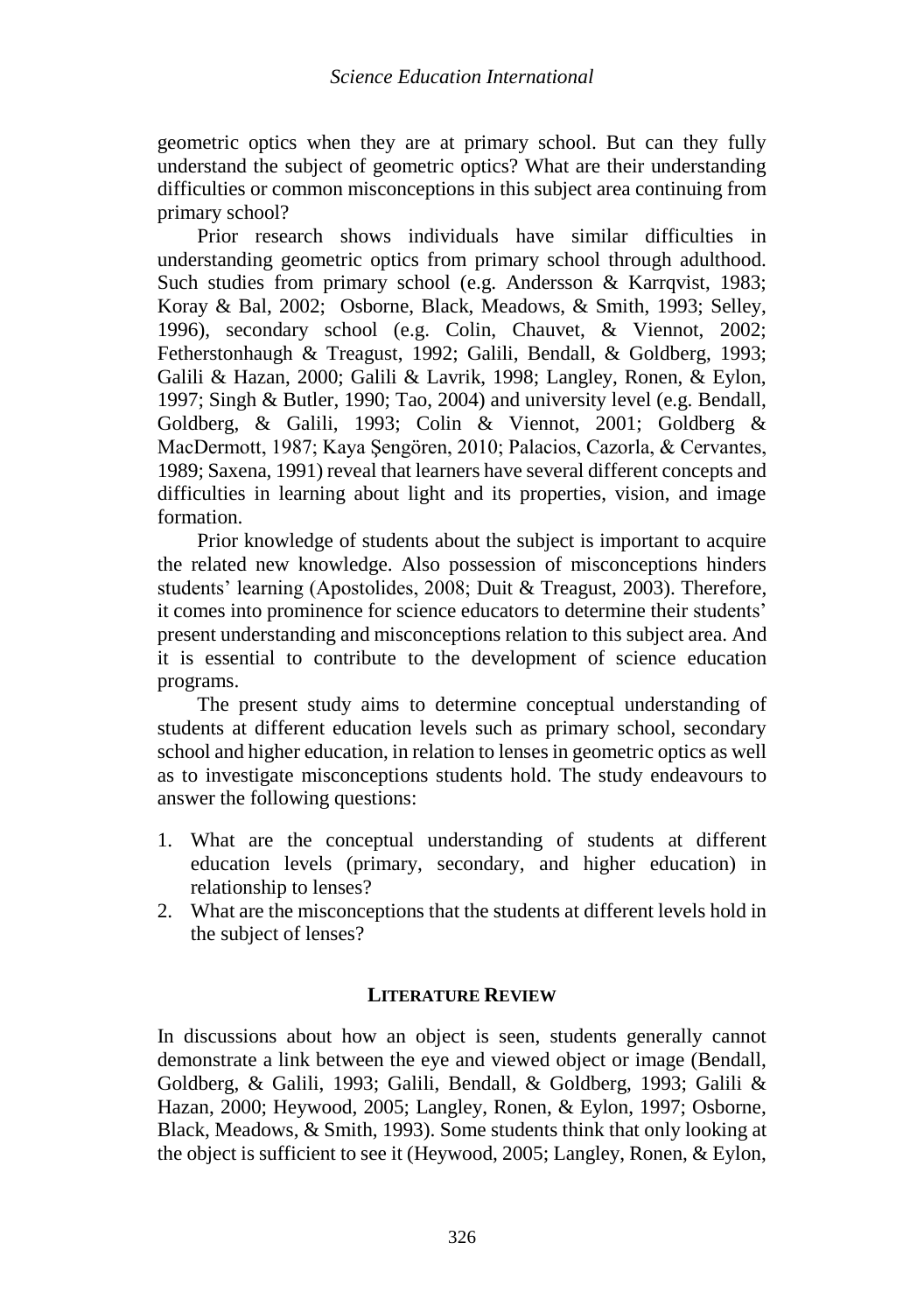1997; Şen, 2003). Students' diagrams or explanations on plane mirror image formation contain scientific mistakes or deficiencies (Galili & Hazan, 2000; Heywood, 2005; Langley, Ronen, & Eylon, 1997; Palacios, Cazorla, & Cervantes, 1989). For example, the study of Langley et al. (1997) examined 10th-grade students' conceptions and representations of optical systems, light propagation, illumination patterns, and visual patterns by using a questionnaire consisting of nine questions dealing with common situations involving light and sight. The most significant finding is that the majority of students do not represent light directed away from the light sources. Only a minority indicate direction toward the eye from both luminous and nonluminous objects and they rarely produce consistent explanatory diagrams for the phenomena of shadow formation, dazzling by a mirror, and plane mirror image formation and observation.

Galili and Hazan (2000) explored high school and teacher-training college students' knowledge of light, vision and related topics through a questionnaire comprised thirteen questions. Students were encouraged to draw diagrams or sketches to support their written answers. Before instruction, the majority of the students' written descriptions and sketches describing the vision process made no reference to a physical relationship between the observing eye and the observed objects. And some used expressions such as 'eyes can see', or 'I just open my eyes, and I see.' Also students thought that 'the image was always present in the mirror whether or not it was observed', 'images were first created by a special material comprising the mirror; subsequently we looked in the mirror and saw them', 'when a converging lens was removed, a right-side-up image replaced the previously observed inverted image.'

Heywood (2005) similarly explored conceptual area of light of primary undergraduate trainee teachers by using diagrammatic representations and interview. The study focused on two fundamental optical phenomena; how an object was seen and how an image was formed in a plane mirror. It was found that most students could select the correct scientific representation of how an object was seen and there was awareness of reflection in a plane mirror. However, students had difficulties to provide scientifically explanations and to apply reasoning in more complex contexts.

Goldberg and McDermott (1987) in their studies investigated undergraduates t when taking introductory physics, their understanding of the real images produced by convex (converging) lenses and concave mirrors. Their interviews, based on a simple demonstration, found that when an image was produced by a convex (converging) lens on a screen and then the lens was removed students thought an image would still form on the screen.

Other studies (e.g. Bendall, Goldberg, & Galili, 1993; Fetherstonhaugh & Treagust, 1992; Koray & Bal, 2002; Langley, Ronen,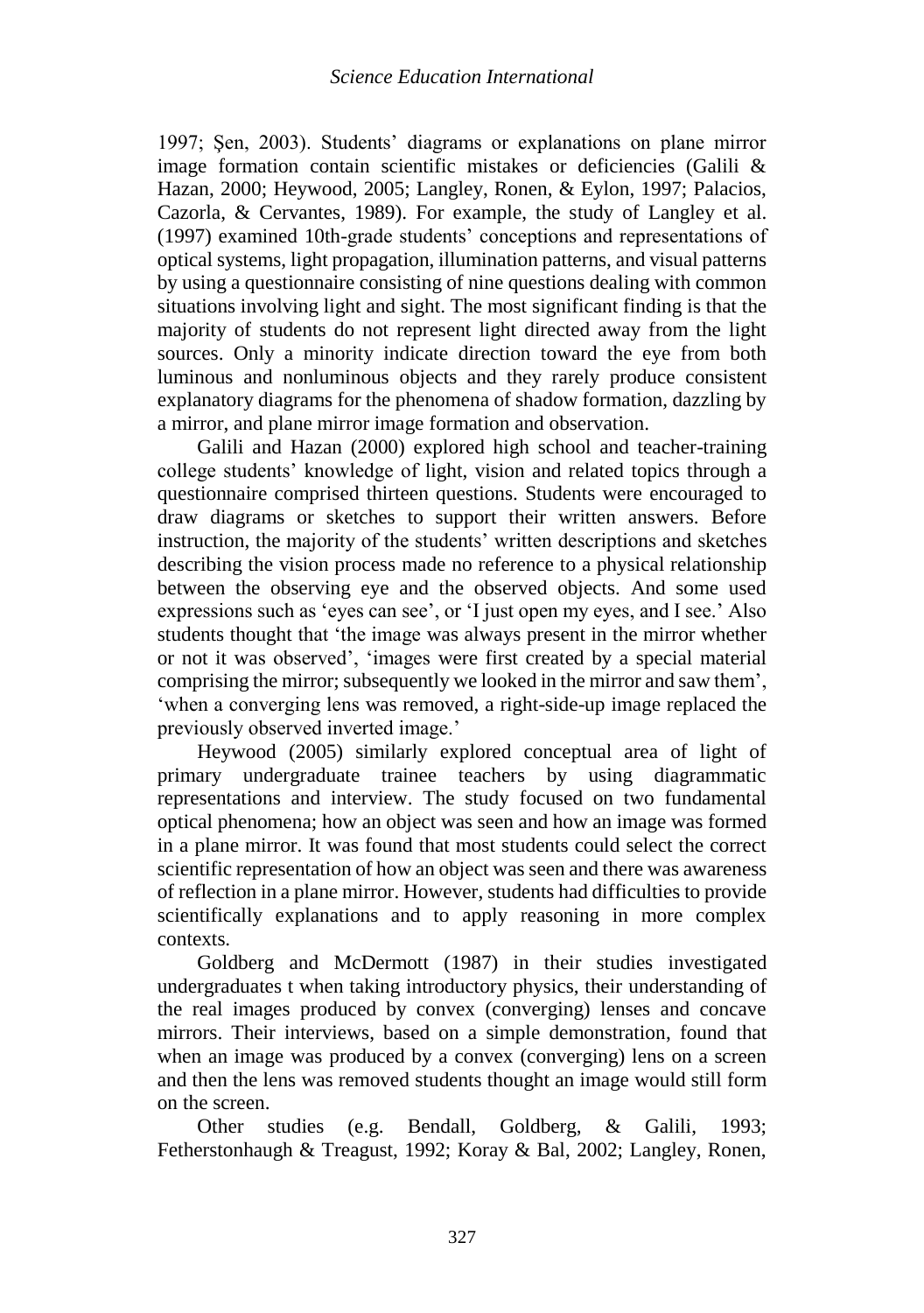& Eylon, 1997; Osborne, Black, Meadows, & Smith, 1993; Saxena, 1991; Selley, 1996; Stead & Osborne, 1980; Uzun, Alev, & Karal, 2013) generally focus on students' understanding of geometric optics about light or sight concepts. Research related to students' understanding of lenses (Galili & Hazan, 2000; Colin, Chauvet, & Viennot, 2002; Goldberg & MacDermott, 1987; Singh & Butler, 1990; Tao, 2004) is very limited. Also a few studies on geometric optics (e.g. Kocakülah, 2006; Singh & Butler, 1990; Uzun, Alev, & Karal, 2013) are cross-sectional.

A cross-sectional study provides to opportunity to observe a sample, or cross-section, of a population or phenomenon that are made at a particular point in time as a snapshot (Babbie, 2009; Cohen, Manion, & Morrison, 2007; Jackson, 2009; Salkind, 2010). In education, crosssectional studies imply indirect measures of the nature and rate of changes in the physical and intellectual development of samples of children drawn from representative age levels (Cohen, Manion, & Morrison, 2007). Crosssectional studies enable the determining of misconceptions and conceptual development of students at different age levels (Morgil & Yörük, 2006).

### *Cross-Sectional Studies in Physics Education*

Through cross-sectional research, it is possible to find answer to question of "which conceptual understanding or misconception at which grade/age" for education studies.

Uzun, Alev, and Karal (2013) investigated students' understanding of light, sight and related concepts at different educational levels, from primary to higher education. Across-sectional approach was used since the participants were of different ages and at different educational levels. The participants consisted of 30 eighth grade primary school students, 26 eleventh grade secondary school students, and 42 student teachers. The data were obtained through open-ended, multiple choice questions, and drawing exercises. Findings of the study showed that the majority of participants, at all levels, had similar understanding of light, which meant that their conceptions or misconceptions about light remained similar from primary to university level. Some common misconceptions as "light goes out from the eyes to the object in the process of sight" and "light goes out from the eyes to a source in the process of sight" were indicated by participants at all levels.

For this study, a cross-sectional research design was chosen to determine conceptual understanding levels of students at different education levels such as primary school, secondary school and higher education in relationship to lenses. Although there have been several studies about optics generally focusing on light propagation and sight, studies on lenses in optics and using a cross-sectional ones have been very limited as mentioned. Hence, conducting such research increases the significance of this study.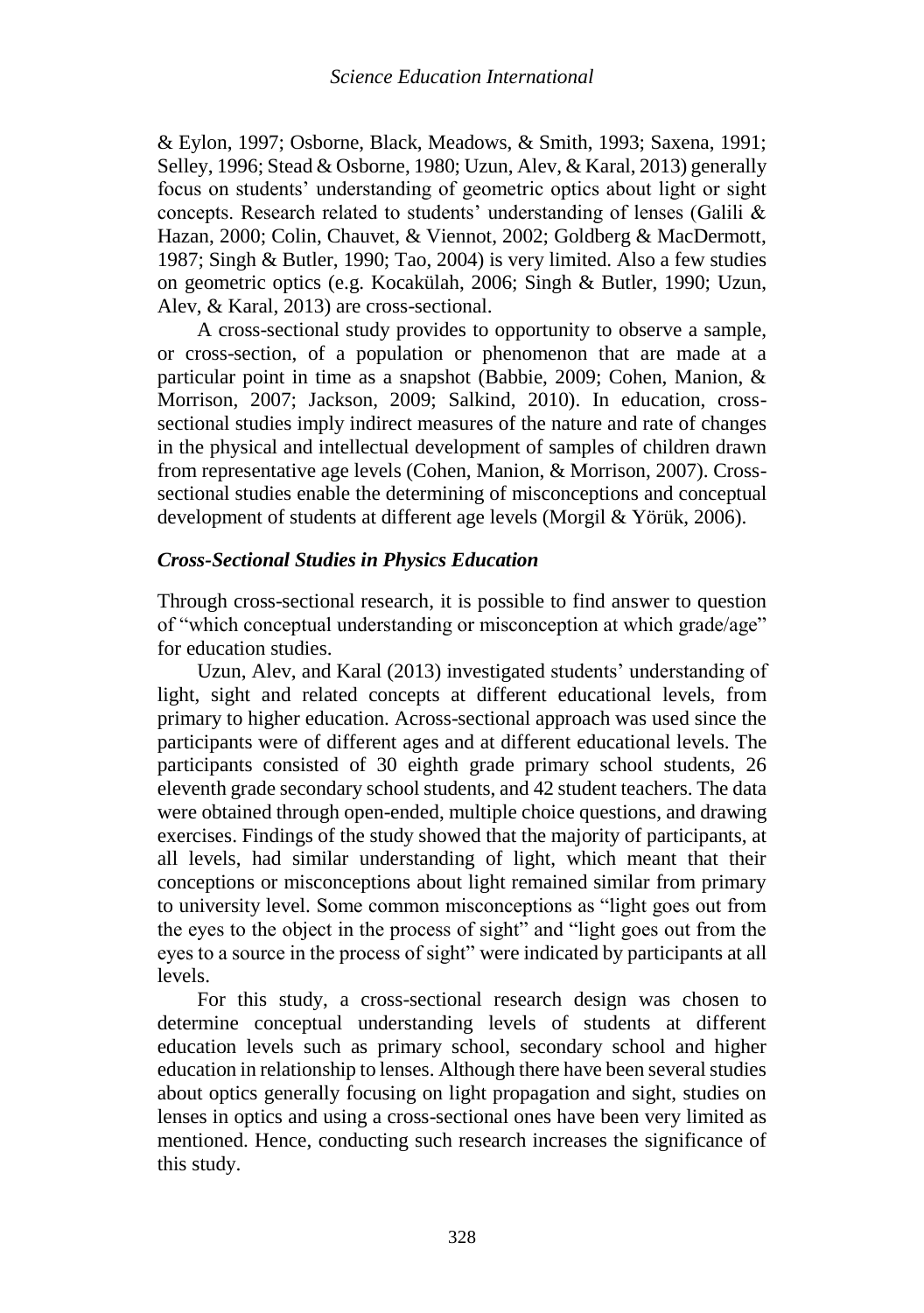### **METHODOLOGY**

Cross-sectional research design was chosen for this research to determine the same conceptual understanding from primary school through higher education.

### *Participants*

The present study was conducted with 177 participants from three different levels of education primary, secondary, and higher education students in the Black Sea Region of Turkey during the 2013-2014 academic years. The first group consisted of 82 primary school students in the 8th grade (aged 13-14), the second group consisted of 50 secondary school students in the 12th grade (aged 17-18), and the third group consisted of 45 physics teacher candidates in 4th and 5th grades (aged 21 and up) enrolled in five year university physics teaching program. The primary school students in this study were taught about optical lenses in grade 7 (aged 12-13). The formal physics lessons began with secondary education in grade 9 (aged 14-15). The secondary school students of this study were taught about optical lenses in grade 12 (aged 17-18). Teacher candidates in physics teaching program first experienced geometric optics in Physics II course in the first year (grade 1). Also they took an "Optic and Waves" course in the second year (grade 2).

## *Data Collection Tool*

In this study, seven open-ended questions relating to lenses, written and administered in Turkish, were designed by the researcher as the data collection instrument. These questions examined the participants' knowledge of lenses, in general. This type of instrument, frequently used in similar conceptual studies (e.g. Çalık & Ayas, 2005; Galili & Hazan, 2000; Tao, 2004; Trumper, 1993; Yuengyong, Jones, & Yutakom, 2008), instead of a rigid structure, multiple-choice test, aimed to increase the reliability of collected data. To determine content validity of the instrument, the measurement instrument was examined by one physics instructor from the university, one physics teacher from the secondary school, and one science and technology teacher from the primary school. It was necessary to reach a consensus among instructors on the primary school students' fourth and fifth questions, which was about image formation with optical lenses and whether it needed to differ from that for the secondary school and higher education (see Appendix). The condition of the object was taught in determining the shape and size of the image at secondary and higher education levels. However, after examination it was accepted as a measurement instrument that serves the purpose of the research by instructors. Questions on the measurement instrument and aims of the questions were as given in the Appendix.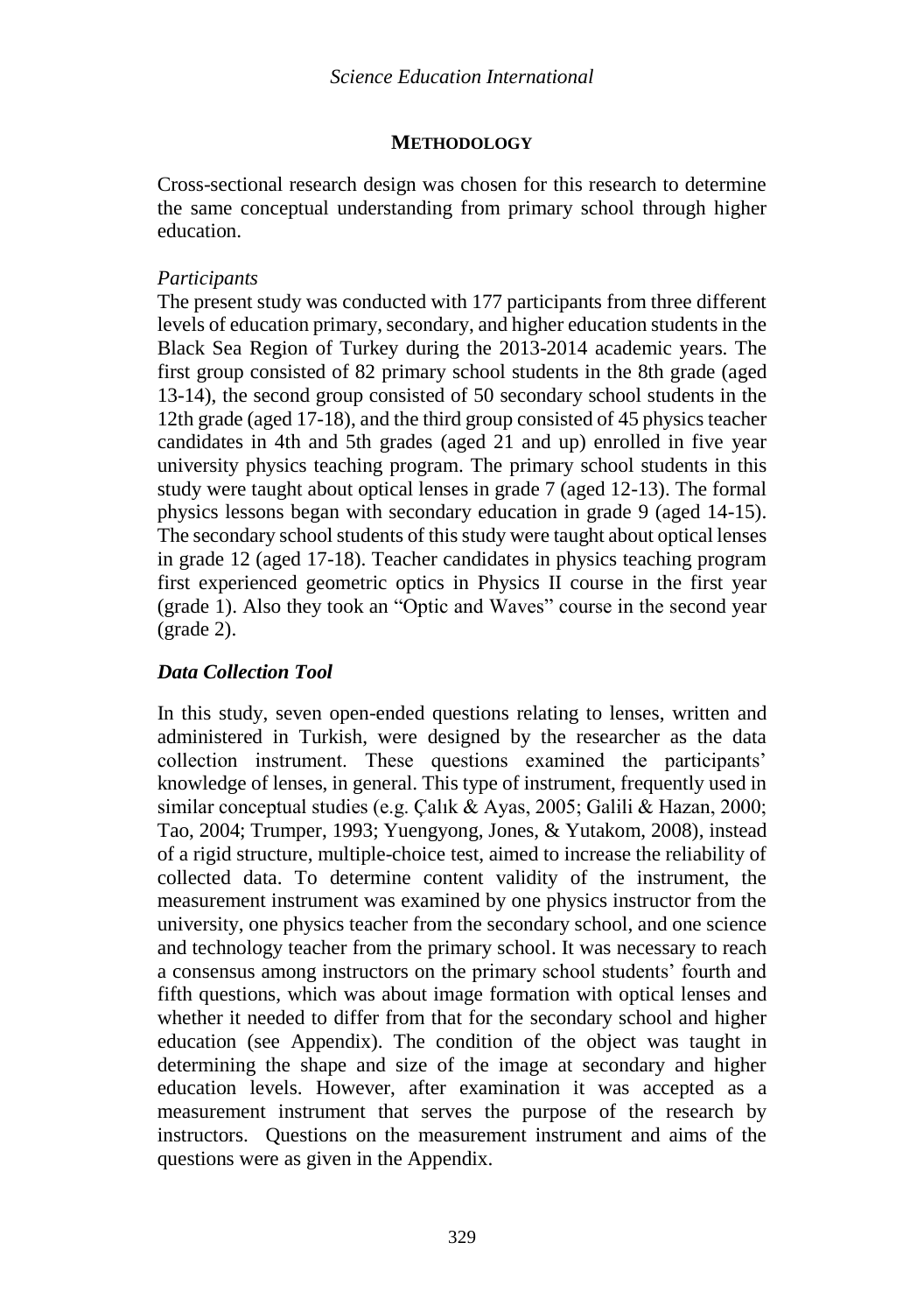The instrument was administered in the students' classroom environment. Students were told the questionnaire was intended purely for research purposes and would have no effect on their course grades. The participants were encouraged to answer all questions and given as much time as they needed. They completed their responses in a period of 20-30 minutes.

## *Analysis of Data*

The data obtained from students' responses was analysed by using the approaches that determine full response (nomothetic) and classification of explanations into specific categories (ideographic). For the analysis, complete responses for all questions were first determined. Next, to analyse students' responses, the following criteria (Table 1), similar to a rubric developed by Abraham, Williamsom, and Wetsbrook (1994), were employed.

|                  |  |  |  | Table 1 Criteria Used in the Evaluation of the Open-Ended |
|------------------|--|--|--|-----------------------------------------------------------|
| <b>Questions</b> |  |  |  |                                                           |

| <b>Understanding Level</b>                                                                                                            | <b>Shortenings</b> |
|---------------------------------------------------------------------------------------------------------------------------------------|--------------------|
| Understanding: Responses containing<br>Sound<br>components of the scientifically accepted response                                    | all<br>SU          |
| Partial Understanding: Responses that included at least one<br>of the components of validated response, but not all the<br>components | <b>PU</b>          |
| Partial Understanding with Specific Misconception:<br>Responses that included both correct and incorrect<br>information               | PUSM               |
| Specific Misconceptions: Scientifically incorrect responses<br>containing illogical or incorrect information                          | SM.                |
| No Understanding: Blank, repeats question; irrelevant or<br>unclear response                                                          | NU                 |

To prevent random errors or bias in coding that could arise from the researcher, another researcher re-coded about 50% of the answer sheets, randomly selected from each group (41 papers from primary school, 25 papers from secondary school, and 23 papers from higher education). The other researcher was requested to code answers according to the same categories previously used. An inter-coder reliability measure suggested by Miles and Huberman (1994), reliability = number of agreements / (total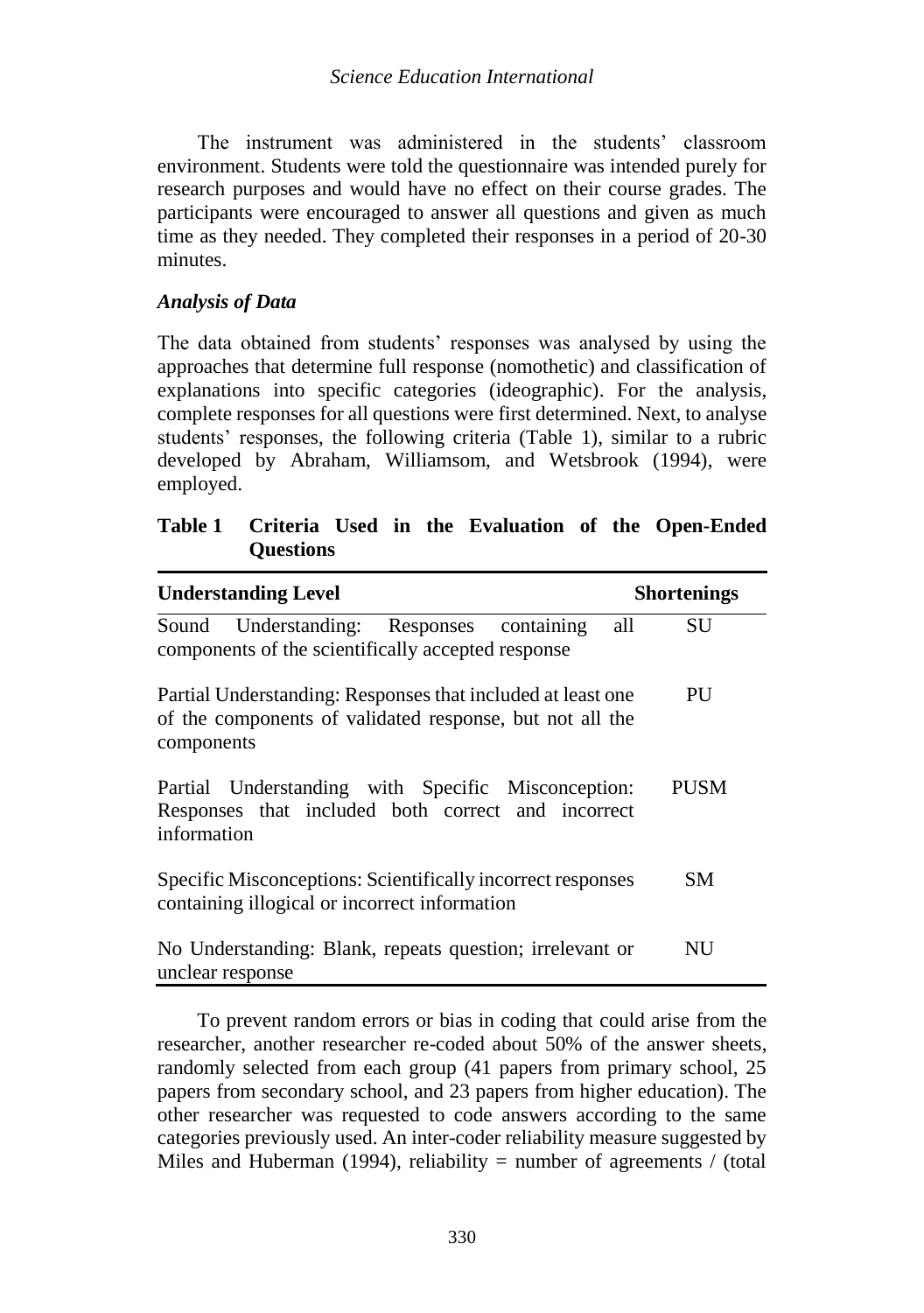number of agreements + disagreements), was utilized to calculate the level of agreement between the two researchers. Inter-coder agreement results obtained from all groups were as indicated in Table 2.

|                  |     | <b>Reliability according</b><br>to questions | <b>Reliability for</b><br>each group |     |     | <b>Reliability</b><br>obtained from<br>all groups |     |
|------------------|-----|----------------------------------------------|--------------------------------------|-----|-----|---------------------------------------------------|-----|
| <b>Questions</b> | PS  | SS                                           | HE                                   | PS  | SS  | HE                                                |     |
|                  | .93 | .84                                          | .83                                  |     |     |                                                   |     |
| 2                | .88 | .96                                          | .87                                  |     |     |                                                   |     |
| 3                | .98 | .88                                          | .91                                  |     |     |                                                   |     |
| 4                | .90 |                                              | 1                                    | .93 | .92 | .90                                               | .92 |
| 5                | .98 | .96                                          |                                      |     |     |                                                   |     |
| 6                | .88 | .84                                          | .87                                  |     |     |                                                   |     |
|                  | .93 | .96                                          | .83                                  |     |     |                                                   |     |

**Table 2 Inter-coder Agreement Results Obtained from All Groups**

PS: Primary School, SS: Secondary School, HE: Higher Education

Miles and Hubermann (1994) do not specify a particular inter-coder measure, but they suggested the inter-coder agreement should be in the 90% range, depending on the size and range of the coding scheme. The intercoder agreement between researchers in this case was 91.67% and the coding was considered reliable.

#### **RESULTS**

The analysis of the collected data was completed question-by-question and findings were presented in Table 3 according to the levels of education. Students' wrong explanations for each question were given. To support students' explanations, examples from papers of students were presented from time to time.

Most student answers for Q1 about instruments using optical lenses, and functions of these lenses contain both correct and wrong explanations (PUSM) in all groups. The correct part for these answers is generally about names of the instruments. Students commonly write binoculars, telescope, camera, microscope, flashlight, and glasses for the instruments using optical lenses. But, they also give wrong responses about type of lenses or their functions in these instruments from primary school through higher education. Generally, they write a concave lens is used in the instrument instead of a convex lens. For example, PS students generally write a concave lens is used in binoculars.

As can be seen from Table 3, only 6% of the primary school (PS) students, 8% of secondary school (SS) students, and 29% of the physics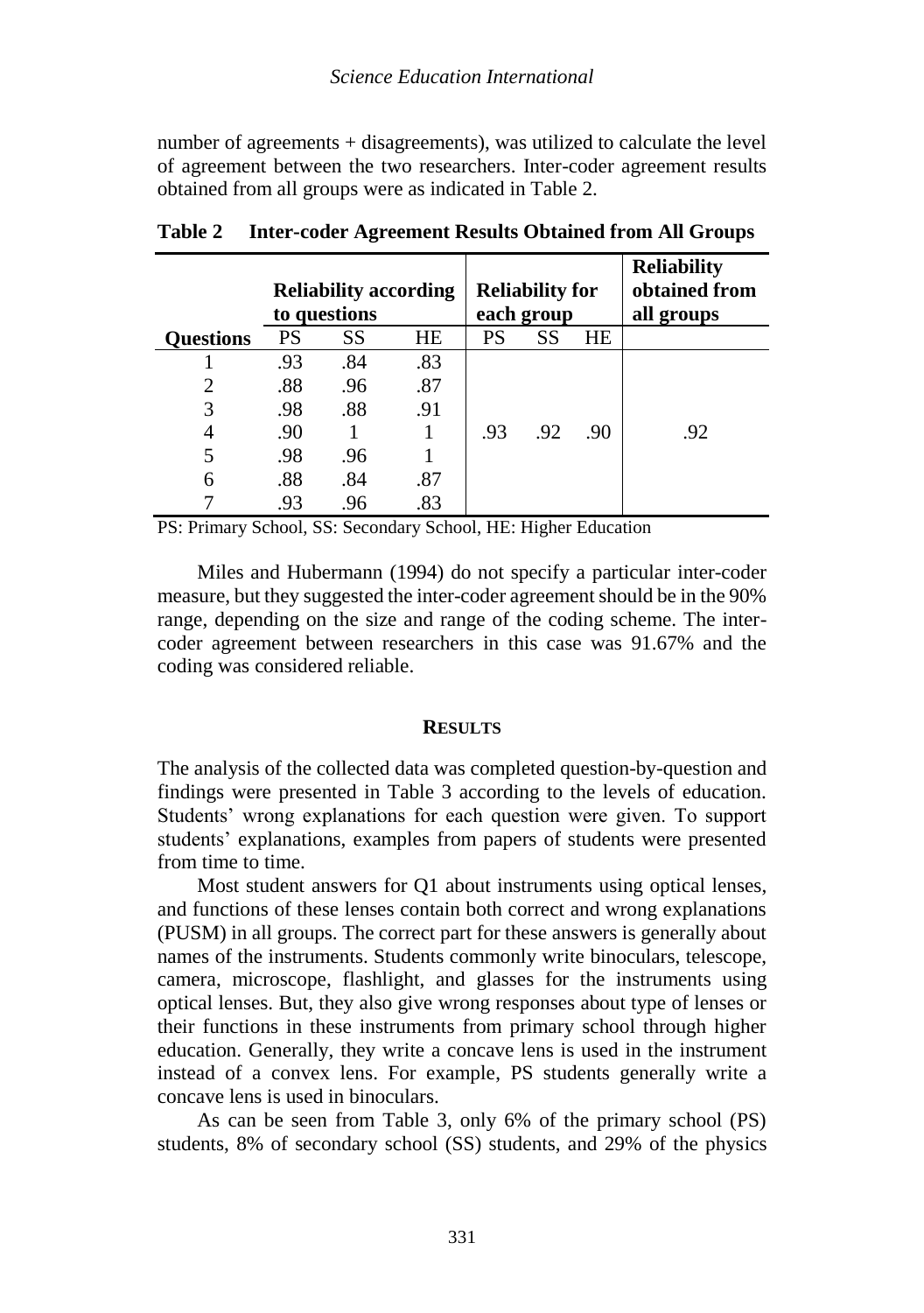teacher candidates (HE) answered at the "Sound Understanding" (SU) level for Q2, which dealt with discrimination of convex and concave lenses.

| <b>Questions and their contents</b>   | UL          | <b>PS</b><br>$(N=82)$ | <b>SS</b><br>$(N=50)$ | <b>HE</b><br>$(N=45)$ |
|---------------------------------------|-------------|-----------------------|-----------------------|-----------------------|
|                                       |             | $f(\%)$               | $f(\%)$               | $f(\%)$               |
|                                       | SU          | 3(4)                  | 12(24)                | 6(13)                 |
| Q1                                    | PU          | 14(17)                | 8(16)                 | 9(20)                 |
| Instruments used optical lenses       | <b>PUSM</b> | 61 (74)               | 30(60)                | 30(67)                |
| and the functions of these lenses     | <b>SM</b>   | 4(5)                  |                       |                       |
|                                       | NU          |                       |                       |                       |
|                                       | SU          | 5(6)                  | 4(8)                  | 13 (29)               |
| O2                                    | PU          | 23(28)                | 27 (54)               | 13 (29)               |
| of<br>Discrimination<br>and<br>convex | <b>PUSM</b> | 5(6)                  | 4(8)                  | 3(7)                  |
| concave lenses                        | <b>SM</b>   | 33(40)                | 9(18)                 | 15(33)                |
|                                       | NU          | 16(20)                | 6(12)                 | 1(2)                  |
|                                       | SU          | 2(2)                  | 17(34)                | 10(22)                |
| Q <sub>3</sub>                        | PU          | 1(1)                  |                       |                       |
| Image formation on screen, when       | <b>PUSM</b> | 2(2)                  | 2(4)                  | 2(4)                  |
| a convex lens is removed              | <b>SM</b>   | 58 (71)               | 20(40)                | 32(71)                |
|                                       | NU          | 19(23)                | 11(22)                | 1(2)                  |
|                                       | SU          | 3(4)                  | 12(24)                | 6(13)                 |
| Q4                                    | PU          | 10(12)                | 5(10)                 | 2(4)                  |
| formation<br>with<br>Image<br>convex  | <b>PUSM</b> | 16(20)                | 15(30)                | 18 (40)               |
| lenses                                | <b>SM</b>   | 42(51)                | 7(14)                 | 14 (31)               |
|                                       | <b>NU</b>   | 11 (13)               | 11(22)                | 5(11)                 |
|                                       | SU          |                       | 16(32)                | 8(18)                 |
| Q <sub>5</sub>                        | PU          | 8(10)                 | 7(14)                 | 2(4)                  |
| formation with concave<br>Image       | <b>PUSM</b> | 9(11)                 | 10(20)                | 18 (40)               |
| lenses                                | <b>SM</b>   | 56 (68)               | 10(20)                | 15(33)                |
|                                       | NU          | 9(11)                 | 7(14)                 | 2(4)                  |
| O <sub>6</sub>                        | SU          |                       | 3(6)                  | 6(13)                 |
| Correction of myopia with optical     | PU          | 16(20)                | 14 (28)               | 7(16)                 |
| lenses                                | <b>PUSM</b> | 21(26)                | 17 (34)               | 6(13)                 |
|                                       | <b>SM</b>   | 30(37)                | 8(16)                 | 25(56)                |
|                                       | <b>NU</b>   | 15(18)                | 8(16)                 | 1(2)                  |
|                                       | <b>SU</b>   |                       | 3(6)                  | 6(13)                 |
| Q7                                    | PU          | 14 (17)               | 16(32)                | 8(18)                 |
| hyperopia<br>Correction<br>of<br>with | <b>PUSM</b> | 19(23)                | 16(32)                | 6(13)                 |
| optical lenses                        | <b>SM</b>   | 31 (38)               | 5(10)                 | 24(53)                |
|                                       | NU          | 18 (22)               | 10(20)                | 1(2)                  |

**Table 3 Distribution of Students' Answers According to Level**

UL: Understanding Level, SU: Sound Understanding, PUSM: Partial Understanding with Specific Misconception, SM: Specific Misconceptions, PU: Partial Understanding, NU: No Understanding

PS: Primary School, SS: Secondary School, HE: Higher Education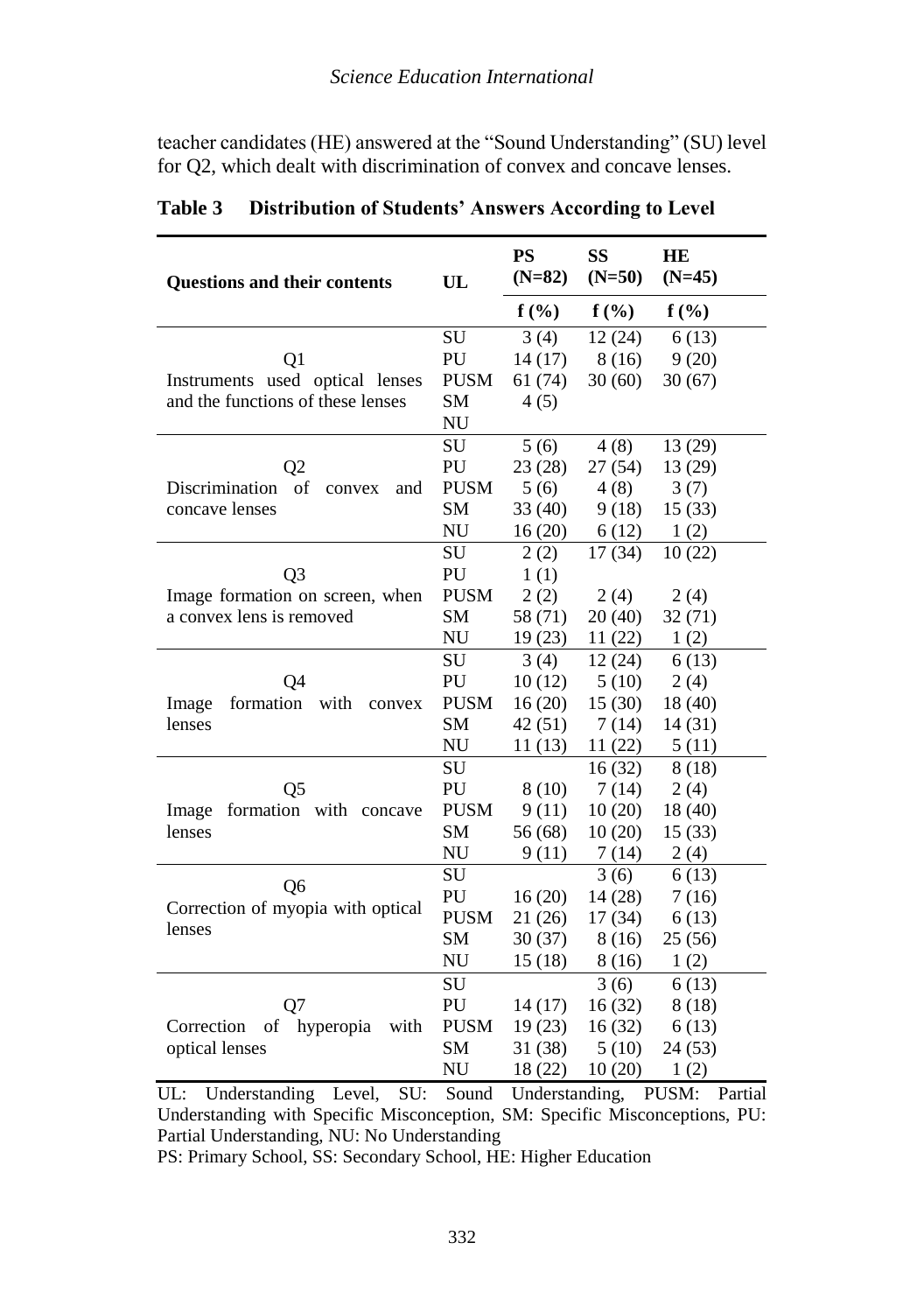Answer percentages for students from SE and HE with correct explanations were higher than for PS students. Most PS students provided the following incorrect explanations about how they distinguish convex and concave lenses:

"convex lenses are thin, concave ones are thick,"

"the lens that diverges light rays is a convex lens, the lens that converges light rays is a concave lens,"

"the lens, if it magnifies the object, is a concave lens; if it doesn't magnify, is a convex lens."

Most student response rates from the different groups for Q3 were at the "Specific Misconceptions" (SM) level. Only 2% of PS students gave an answer at the SU level, indicating the image wasn't formed on the screen when the lens was removed. The common misconception was "a right-sideup image replaced the previously observed inverted image, when a convex lens was removed." In addition to this statement, some students' answers contained "the lens turned the image upside-down." Briefly, most students from all groups thought an image still formed on the screen when the converging lens was removed.

Students from the SS group gave scientifically correct responses for Q4 and Q5 about image formation with lenses, which were higher than the other groups. However, as shown in Table 4, more students' answers contained wrong, irrelevant, or no explanations, especially in the PS group. Many students from the PS group drew a concave lens figure instead of a convex lens for Q4 and drew the opposite for Q5 (Figure 1 and 2) for their explanations. Some students' common misconceptions in the PS group included

"convex lenses diverge light rays",

"concave lenses converge light rays",

"concave lenses turn the image upside-down and magnify it",

"convex lenses show the object away" (Figure 1),

"concave lenses show the object near" (Figure 2),

"convex lenses show the object smaller",

"concave lenses show the object bigger",

"convex lenses show the object thin and short" (Figure 3),

"concave lenses show the object thick and tall" (Figure 4).



**Figure 1 PS student's convex lens drawing and explanation**

Kois work mercel ince before Marcage over using dame sekside dindiki Concave lens show the object near according to convex lens. So the figure must be like that. **Figure 2 PS student's concave lens drawing and** 

**explanation**

333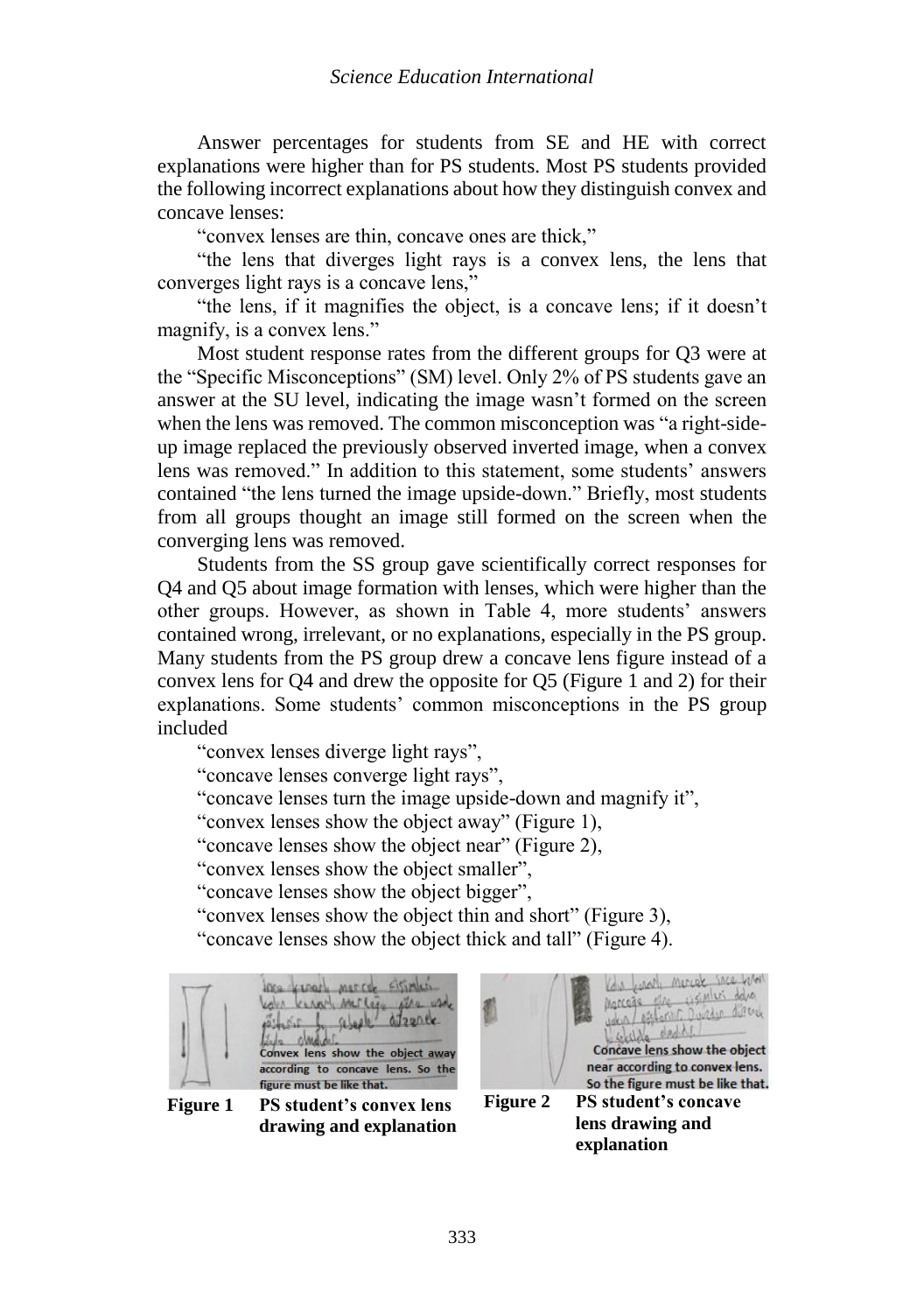

**drawing and explanation** 

**Figure 4 PS student's concave lens drawing and explanation** 

Students' misconceptions are shown in Table 4. Also, answers from SS and HE groups contain mistakes about shape and size of the image formed with lenses according to object positions.

| Misconceptions                                                            | PS | SS | <b>HE</b> |
|---------------------------------------------------------------------------|----|----|-----------|
| Convex lenses are thin, the concave ones are thick                        | X  | X  | X         |
| Convex lenses diverge light rays                                          | X  | X  | X         |
| Concave lenses converge light rays                                        | X  | X  | X         |
| A right-side-up image replaces the previously observed<br>inverted image, | X  | X  | X         |
| when a convex lens is removed                                             | X  |    |           |
| Concave lenses turn the image upside-down and                             | X  | X  | X         |
| magnify it                                                                | X  | X  | X         |
| Convex lenses show the object away                                        | X  |    | X         |
| Concave lenses show the object near                                       | X  |    | X         |
| Convex lenses show the object smaller                                     | X  |    |           |
| Concave lenses show the object bigger                                     | X  |    |           |
| Convex lenses show the object thin and short                              | X  | X  | X         |
| Concave lenses show the object thick and tall                             | X  | X  | X         |
| Myopia is corrected via convex lens                                       |    |    |           |
| Hyperopia is corrected via concave lens                                   |    |    |           |

**Table 4 Students' Misconceptions Related to Lenses**

To identify students' knowledge about correction of eye problems with lenses (Q6 and Q7), none of the PS students provided an answer at the SU level. For PS students and physics teacher candidates from HE, the highest percentage was at the SM level. An analysis of the responses for these questions given by a significant proportion of the students from all groups revealed students have common misconceptions that "myopia was corrected via a convex lens" (Figure 5) and "hyperopia was corrected via a concave lens" (Figure 6).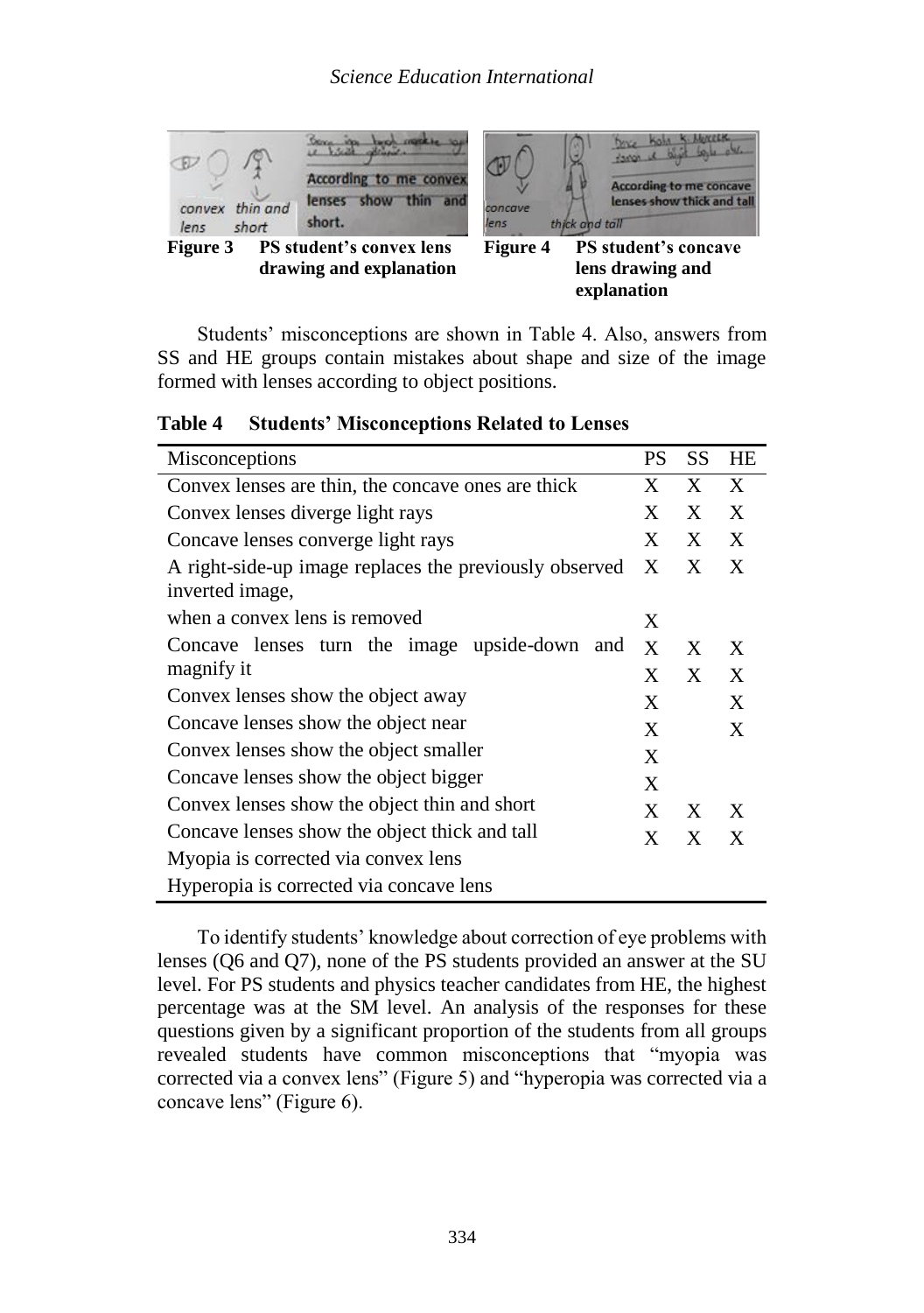

**myopia** Also answers by some students from the HE group contained wrong drawings related to lenses. They drew concave lens figures for convex lens explanations (Figure 7) and the opposite, as in Figure 8.

**hyperopia**



#### **DISCUSSION AND CONCLUSION**

This study investigated the conceptual understanding of students at different educational levels, in relationship to lenses in optics within the physics discipline. Students' written responses for Q1 revealed that the majority of participants at all levels know instruments using lenses, but they have wrong explanations for the type of lenses instruments contained and in explaining the functions of these lenses. An important aim of science education is making science more relevant to students, more easily learned and remembered, and also more reflective of the actual practice of science (Arroio, 2010). But more often students believe the physics discipline is irrelevant to their lives (Efthimiou, 2006). By contrast with students' opinions; physics can be seen in every area of our lives and to show this we need to represent applications of physics with life in our learning environments. Therefore, related to lenses in optics, we need to show students the structure of an eye, obtaining maybe a cow's eye. Also, functions of lenses can be explained based on instruments such as microscope, binoculars, camera, epidiascope, telescope etc. So, students can associate optics, and thereby physics, with life.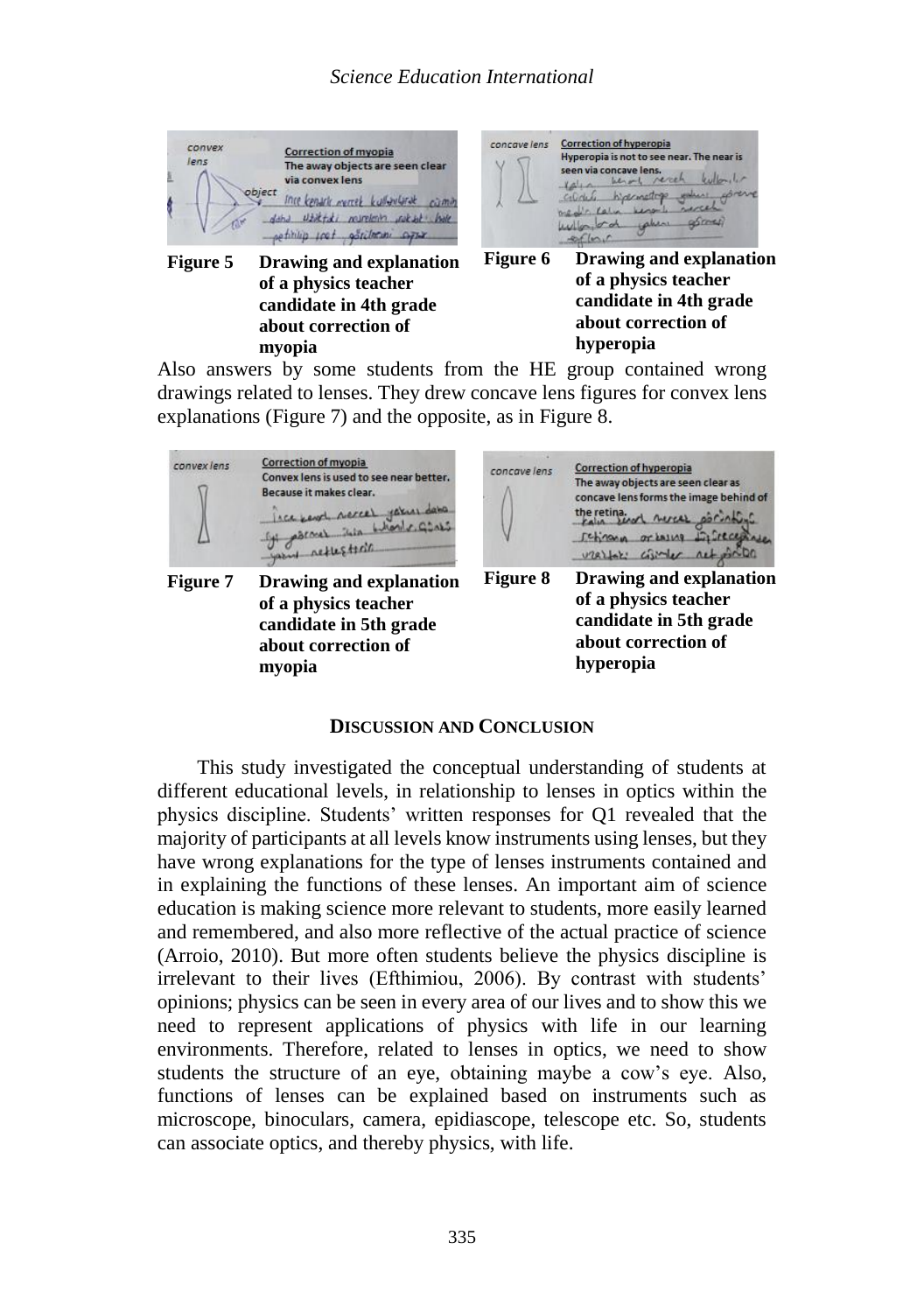Explanations for Q2 indicated students, especially from PS, had difficulties discriminating convex and concave lenses from each other. These results show students have lack of knowledge about shapes and characteristics of lenses.

Findings from Q3, Q4 and Q5 revealed many students at all education levels had problems about image formation using lenses and functions of the lenses. Most students believed the image could occur on the screen without a lens. This result seemed consistent with that found in the literature (Goldberg & McDermott, 1987; Galili & Hazan, 2000; Kocakülah, 2006). Students actively engaged in hands-on experiments using convex and concave lens in learning environment could reinforce their understanding functions of lenses and their differences from each other.

Some students from the PS group think that convex lenses show the object thin and concave lenses, thick. This result may be derived from language problems as 'thin edge lens' expression instead of convex lens and 'thick edge lens' expression instead of concave lens are used more frequently by Turkish textbooks or teachers. This result is compatible with the research of Kocakülah (2006) who examined the forms of ideas about image formation and colours of the primary and secondary school students and prospective teachers who would be in a position to teach those in primary and physics classes.

One of the application areas for lenses in daily life is the treatment of eye problems. The present study results show participants have problems applying their knowledge of lenses to myopia and hyperopia eye problems. The poor results may be due to mixing of lens functions as understood by the previous questions.

Looking at the students' level of understanding for all questions by considering the sum of the percentages in 'Sound Understanding' and those at 'Partial Understanding' levels, there is an increase from grade 8 to grade 12. As the academic level advanced, the participants had more experiments and experiences in optics. So, scientifically correct explanations may be expected to increase as academic level advanced. However, there is a decrease from grade 12 to higher education about sum of the percentages in 'Sound Understanding' and 'Partial Understanding' levels perhaps resulting form the impact of the grades 12 external examination. The graph shows a 'Λ shaped' as considering PS to SS and to HE. Similarly, looking at the sum of the percentages of 'Specific Misconception' of participants we see that it shows a 'V shaped' except in the case of item 1. Students' common misconceptions at all levels are indicated in table 4

Based on the results, it can be said students from PE, SE, and HE still lack knowledge or scientifically wrong explanations in functions of the convex and concave lenses, discrimination of these lenses, image formation with lenses and applying their knowledge of lenses to myopia and hyperopia eye problems. This is the case, although they learned this subject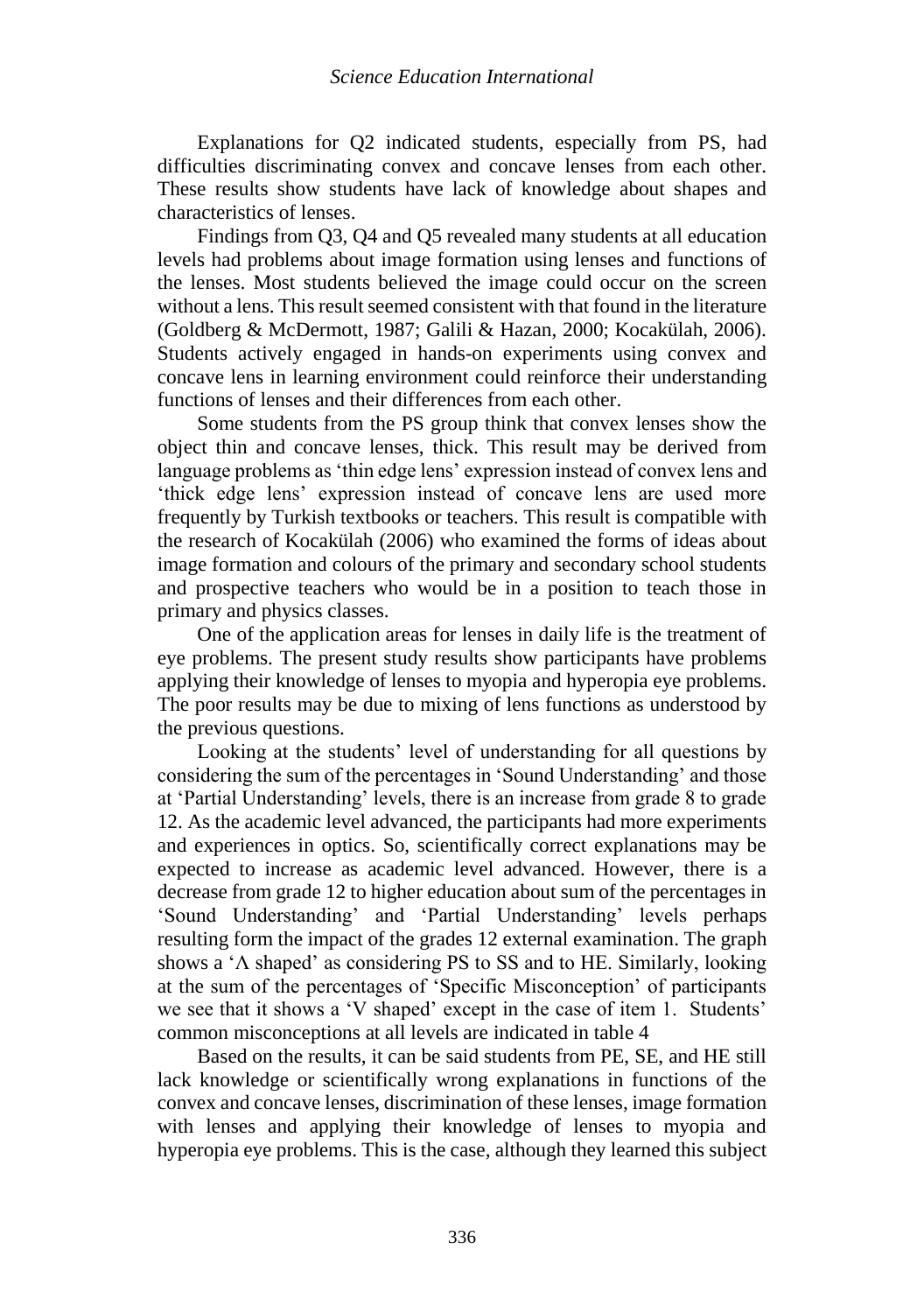area in their schools. It shows that there are significant similarities between students' learning at different levels.

The results are valid for the study group who participated in present study, although the study doesn't intend to generalize the results to a larger universe. The HE group from the secondary physics education program are destined to become future physics teachers yet they still had conceptual problems with image formation and functions of convex and concave lenses. These problems need to be taken into account, especially as physics teacher candidates may transfer their non-scientific knowledge to their students. Future research need to examine reasons for such lack of knowledge and scientifically wrong responses of students in detail. This may arise because of several factors such as learning environments, teacher competencies, physics textbooks etc. And as the factor may differ for the education levels, there is a need to focus on the factor or factors related to education level to overcome these difficulties. For example, if the problem originated from traditional and teacher-centred learning environments, we can organize student-centred and active learning environments that students are engaged in optics activities such as experiments, discussing, writing, role-playing, simulations, demonstrations etc.

#### **REFERENCES**

- Abraham, M. R., Williamsom, V. M., & Wetsbrook, S. L. (1994). A crossage study of the understanding of five chemistry concepts. *Journal of Research in Science Teaching*, *31*(2), 147-165.
- Andersson, B., & Karrqvist, C. (1983). How Swedish pupils ages 12–15 years understand light and its properties. *European Journal of Science Education*, *5*, 387–402.
- Apostolides, T. (2008). Secondary school students' conceptions relating to motion under gravity. *Science Education International, 19*(4), 405- 414.
- Arroio, A. (2010). Context based learning: A role for cinema in science education. *Science Education International, 21*(3), 131-143.
- Babbie, E. (2009). *The practice of social research*. Belmont, USA: Cengage Learning Publishing.
- Bendall, S., Goldberg, F., & Galili, I. (1993). Prospective elementary teachers' prior knowledge about light. *Journal of Research in Science Teaching*, *30*, 1169-1187.
- Blanco, A., & Prieto, T. (1997). Pupils' views on how stirring and temperature affect the dissolution of a solid in a liquid: A cross-age study (12 to 18). *International Journal of Science Education*, *19*(3), 303-315.
- Cohen, L., Manion, L., & Morrison, K. (2007). *Research methods in education*. Oxon, USA: Routledge Publishing.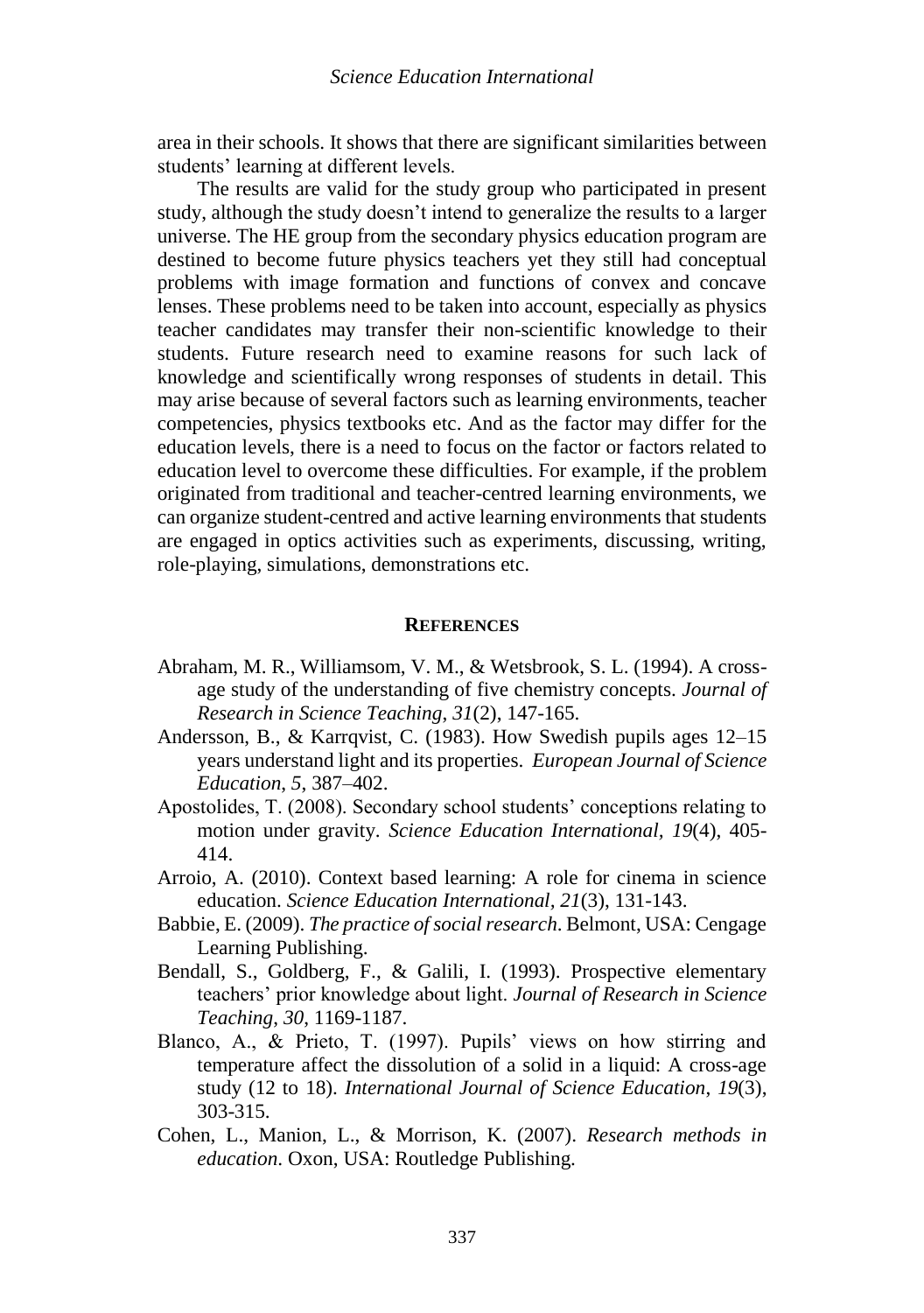- Colin, P., & Viennot, L. (2001). Using two models in optics: Students' difficulties and suggestions for teaching. *American Journal of Physics, 69*(7), 36-44.
- Colin, P., Chauvet, F., & Viennot, L. (2002). Reading images in optics: Students' difficulties and teachers views. *International Journal of Science Education*, *24*(3), 313-332.
- Çalık, M., & Ayas, A. (2005). A cross-age study on the understanding of chemical solutions and their components. *International Education Journal*, *6*(1), 30-41.
- Duit, R., & Treagust, R. (2003). Conceptual change: A powerful framework for improving science teaching and learning. *International Journal of Science Education, 25*(6), 671-688.
- Efthimiou, C., Llewellyn, R., Maronde, D., & Winningham, T. (2006). *Physics in films: An assessment*. Retrieved from http://arxiv.org/ftp/physics/papers/0609/0609154.pdf.
- Fetherstonhaugh, T., & Treagust, D. F. (1992). Students' understanding of light and its properties: Teaching to engender conceptual change. *Science Education*, *76*, 653–672.
- Galili, I., Bendall, S., & Goldberg, F. (1993). The effect of prior knowledge and instruction on understanding image formation. *Journal of Research in Science Teaching*, *30*, 271–301.
- Galili, I., & Hazan, A. (2000). Learners' knowledge in optics: Interpretation, structure and analysis. *Journal of Research in Science Teaching*, *22*(1), 57-88.
- Galili, I., & Lavrik, V. (1998). Flux concept in learning about light: A critique of the present situation. *Science Education*, *82*(5), 591-613.
- Goldberg, F., & MacDermott, L. C. (1987). An investigation of student understanding of the real image formed by a converging lens or concave mirror. *American Journal of Physics*, *55*, 108–119.
- Gönen, S., & Kocakaya, S. (2010). A cross-age study on the understanding of heat and temperature. *Eurasian Journal of Physics and Chemistry Education*, *2*(1), 1-15.
- Heywood, D. S. (2005). Primary trainee teachers' learning and teaching about light: Some pedagogic implications for initial teacher training. *International Journal of Science Education*, *27*(12), 1447-1475.
- Jackson, S. L. (2009). *Research methods and statistics: A critical thinking approach*. USA: MacMillan Publishing.
- Kapucu, S. (2014). Salient beliefs of pre-service primary school teachers underlying an attitude "liking or disliking physics". *Science Education International*, *25*(4), 437-458.
- Kaya Şengören, S. (2010). Turkish students' mental models of light to explain the single slit diffraction and double slit interference of light: A cross-sectional study. *Journal of Baltic Science Education*, *9*(1), 61- 71.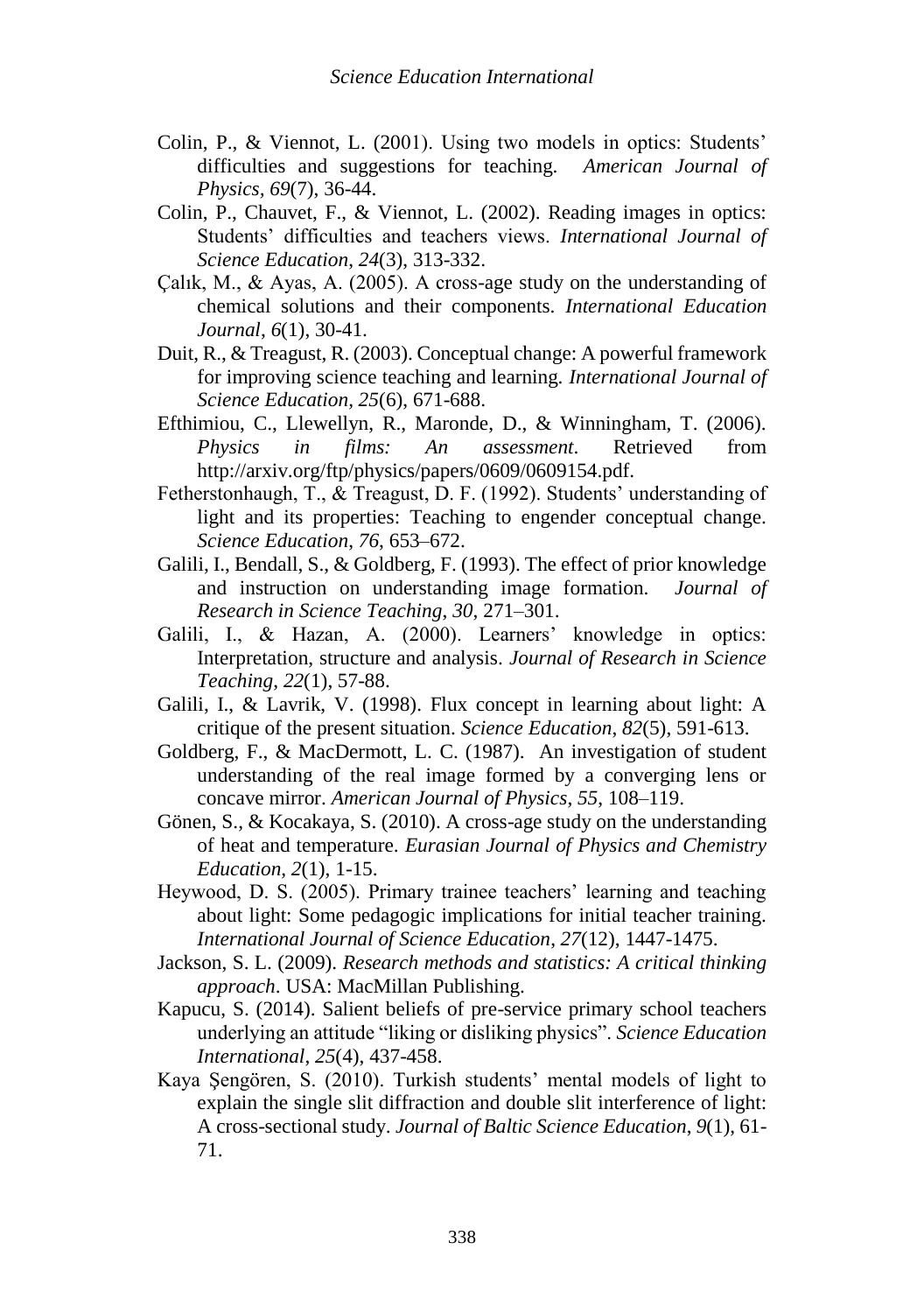- Kocakülah, A. (2006). *The effect of traditional teaching on primary, secondary and university students' conceptual understanding of image formation and colours*. Unpublished Ph.D. dissertation, Balıkesir University, Turkey.
- Koray, Ö. C., & Bal, Ş. (2002). Primary school 5th and 6th grade students' misconceptions about light and speed of light and forms of construction of these conceptions. *Journal of Gazi Education Faculty*, *22*(1), 1-11.
- Krnel, D., Glažar, S. S., & Watson, R. (2003). The development of the concept of "matter": A cross-age study of how children classify materials. *Science Education*, *87*, 621-639.
- Langley, D., Ronen, M., & Eylon, B. (1997). Light propagation and visual patterns: Preinstruction learners' conceptions. *Journal of Research in Science Teaching*, *34*(4), 399-424.
- Liu, X., & Tang, L. (2004). The progression of students' conceptions of energy: A cross‐grade, cross‐cultural study. *Canadian Journal of Science, Mathematics and Technology Education*, *4*(1), 43-57. Doi: 10.1080/14926150409556596
- Miles, M. B., & Huberman, A. M. (1994). *Qualitative data analysis*. London: Sage Publications.
- Morgil, İ., & Yörük, N. (2006). Cross-age study of the understanding of some concepts in chemistry subjects in science curriculum. *Journal of Turkish Science Education*, *3*(1), 15-27.
- Osborne, J. F., Black, P., Meadows, J., & Smith, M. (1993). Young children's (7-11) ıdeas about light and their development. *International Journal of Science Education*, *15*(1), 83-93.
- Palacios, F. J. P., Cazorla, F. N., & Cervantes, A. (1989). Misconceptions on geometric optics and their association with relevant educational variables. *International Journal of Science Education*, *11*(3), 273-286.
- Rodrigues, A. M., Tavares, L. B., Ortega, J. L., & De Mattos, C. R. (2010). Planning lessons: A socio-historical-cultural approach in physics teaching. *Science Education International*, *21*(4), 241-251.
- Sağlam Arslan, A. (2010). Cross-grade comparison of students' understanding of energy concepts. *Journal of Science Education and Technology*, *9*, 303-313.
- Salkind, N. J. (2010). *Encyclopaedia of Research Design* (Vol. 1). California, USA: Sage Publications.
- Saxena, A. B. (1991). The understanding of the properties of light by students in India. *International Journal of Science Education*, *13*(3), 283-289.
- Selley, N. J. (1996). Children's ideas on light and vision. *International Journal of Science Education*, 18(6), 713-723.
- Singh, A., & Butler, P. H. (1990). Refraction: Conceptions and knowledge structure. *International Journal of Science Education*, *12*(4), 429-442.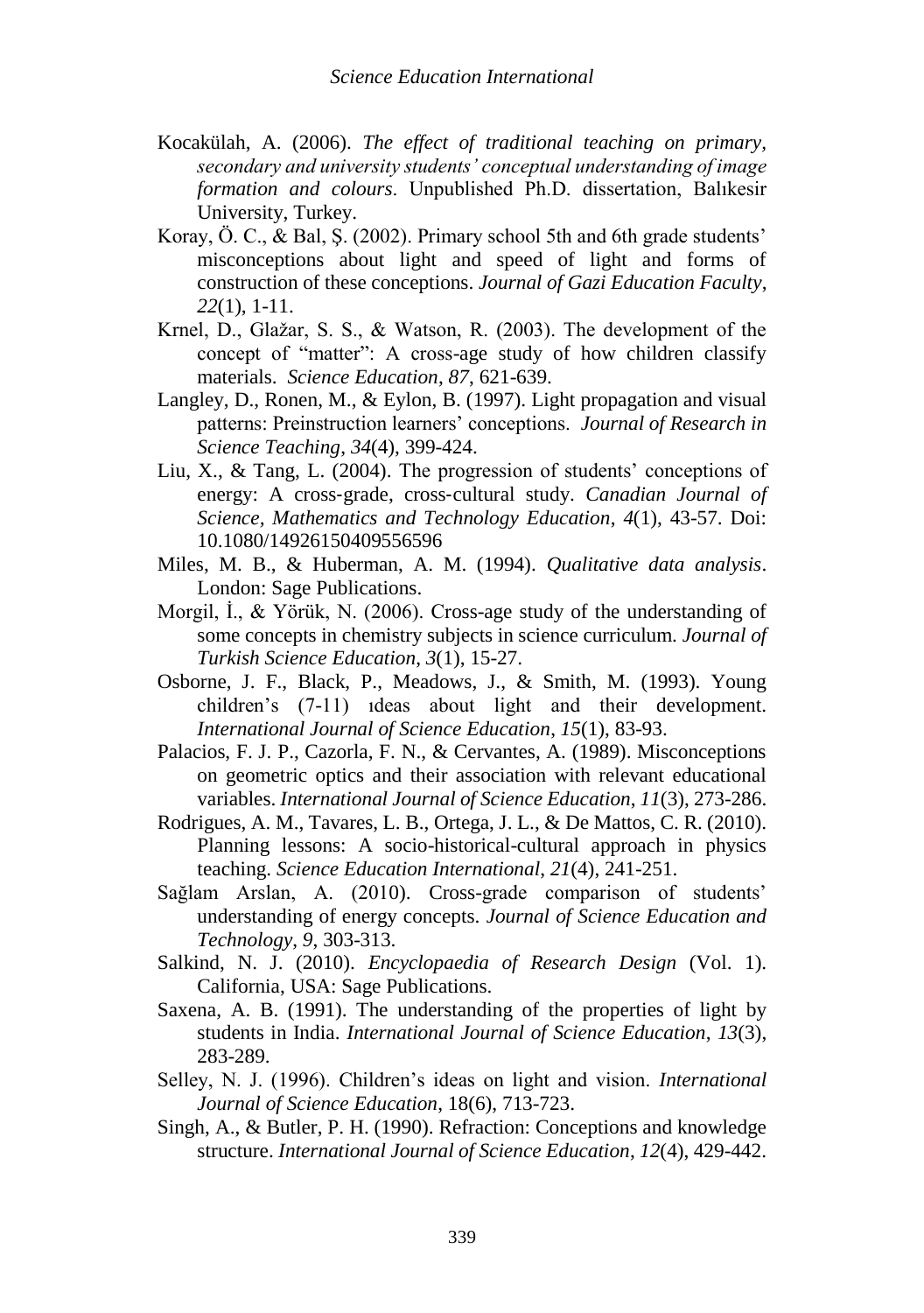- Stead, B. F., & Osborne, R. J. (1980). Exploring students' concepts of light. *Australian Science Teachers Journal*, *26*(3), 84 - 90.
- Sen, A. I. (2003). Investigations of misconceptions and learning difficulties of elementary students on light, vision and mirrors. *Hacettepe University Journal of Education*, *25*, 176-185.
- Tao, P. K. (2004). Developing understanding of image formation by lenses through collaborative learning mediated by multimedia computerassisted learning programs. *International Journal of Science Education*, *26*(10), 1171–1197.
- Trumper, R. (1993). Children's energy concepts: A cross-age study. *International Journal of Science Education*, *15*(2), 139-148.
- Trumper, R., & Gorsky, P. (1996). A cross-college age study about physics students' conceptions of force in pre-service training for high school teachers. *Physics Education*, *31*(4), 227-236. doi: 10.1088/0031- 9120/31/4/021
- Trumper, R. (2001). A Cross-age study of senior high school students' conceptions of basic astronomy concepts. *Research in Science & Technological Education, 19*(1), 97-109.
- Westbrook, S. L., & Marek, E. A. (1991). A cross-age study of student understanding of the concept of diffusion. *Journal of Research in Science Teaching*, *28*(8), 649-660.
- Uzun, S., Alev, N., & Karal, I. S. (2013). A cross-age study of an understanding of light and sight concepts in physics. *Science Education International, 24*(2), 129-149.
- Yuengyong, C., Jones, A., & Yutakom, N. (2008). A comparison of Thailand and New Zealand students' ideas about energy related to technological and societal issues. *International Journal of Science and Mathematics Education*, *6*, 293-311.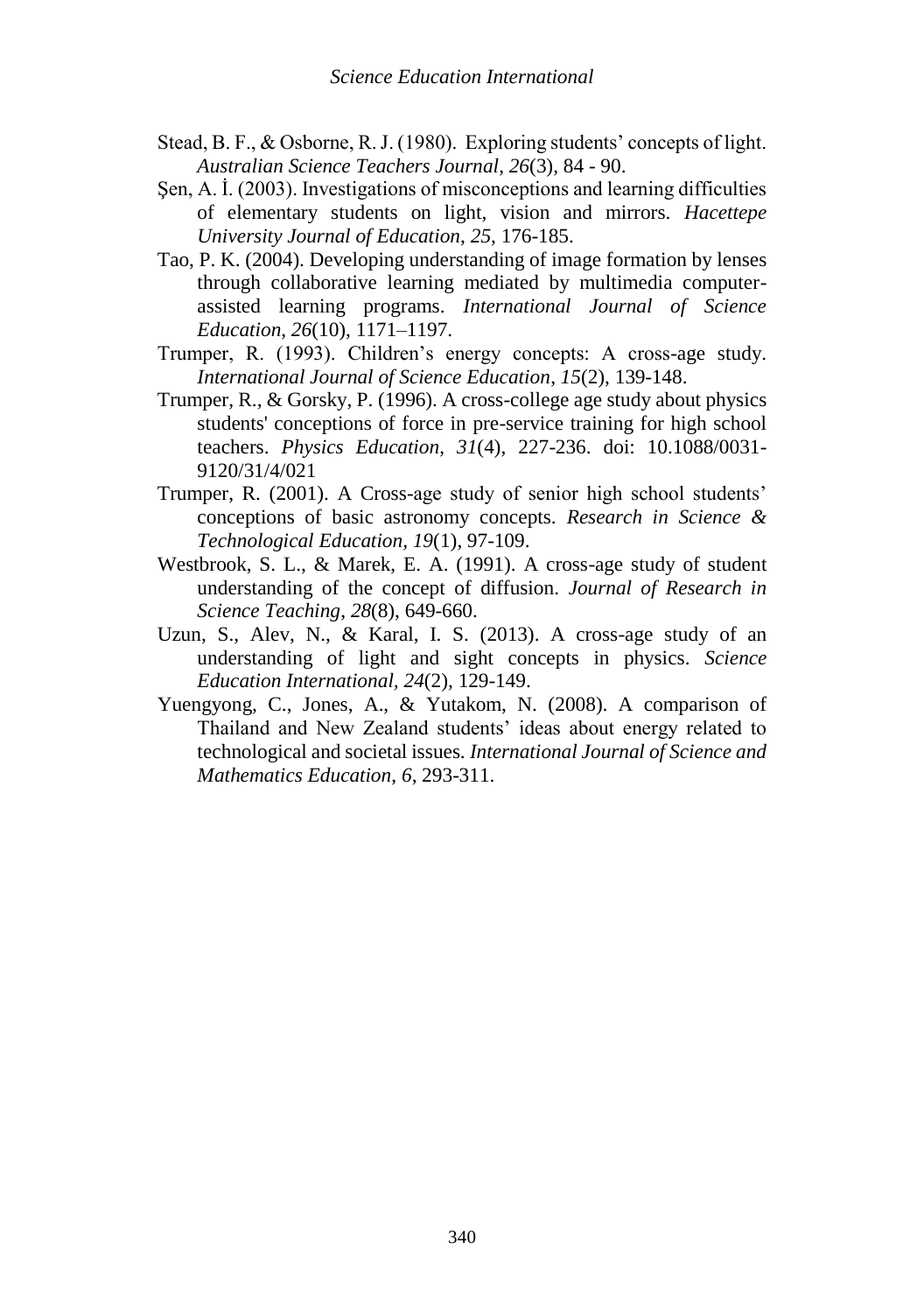## **APPENDIX**

# **Appendix Questions in Measurement Instrument and Aims of Them**

| <b>Questions</b>                                                                                                                                                    | Aim                                                                                                         |
|---------------------------------------------------------------------------------------------------------------------------------------------------------------------|-------------------------------------------------------------------------------------------------------------|
| 1. Please enter the names of three instruments using lens, types of lenses, and their<br>functions in these instruments in the table below                          | To determine students' awareness about instruments<br>used optical lenses and the functions of these lenses |
| <b>Name of instrument</b><br><b>Function of this lens</b><br>Type of lens used in the instrument                                                                    |                                                                                                             |
| Distinguish the converging and diverging lenses in the box. How do you distinguish<br>them? Please explain.                                                         | To determine students' discrimination of convex<br>(converging) and concave (diverging) lenses.             |
| 3. The following figure shows the image of a candle.<br>What can be said about the image when the lens is removed? Please write a<br>justification for your answer. |                                                                                                             |
| screen<br>image                                                                                                                                                     | To determine students' understanding of image<br>formation with convex lens.                                |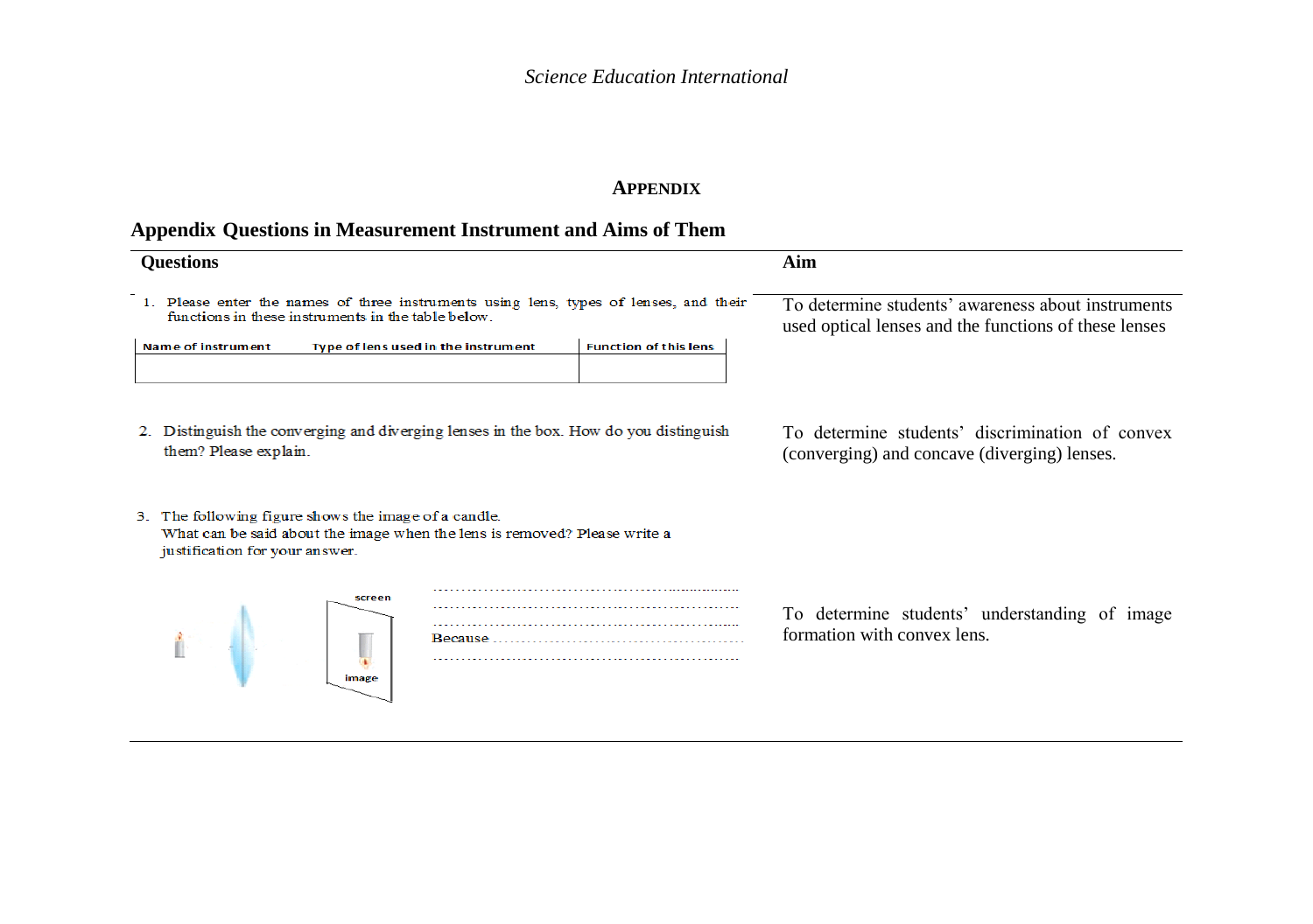# **Appendix Questions in Measurement Instrument and Aims of Them (Contn'd)**

|                                          | How is the image of an object formed with a converging lens. Please draw its figure and   |                                               |
|------------------------------------------|-------------------------------------------------------------------------------------------|-----------------------------------------------|
| 4.                                       | explain.                                                                                  |                                               |
| For primary school students              | <b>Explanation:</b><br><b>Figure</b>                                                      |                                               |
|                                          |                                                                                           |                                               |
|                                          |                                                                                           | To determine students' understanding of image |
|                                          |                                                                                           |                                               |
|                                          |                                                                                           | formation with converging lens.               |
|                                          |                                                                                           |                                               |
|                                          |                                                                                           |                                               |
|                                          |                                                                                           |                                               |
|                                          | How are the shape and size of the image formed for an object with a converging lens,      |                                               |
|                                          | according to following positions.                                                         |                                               |
|                                          | a) If the object is outside the center (2F)                                               |                                               |
|                                          | Shape of image                                                                            |                                               |
|                                          | Size of image, according to the object                                                    |                                               |
|                                          | b) If the object is between center (2F) and focal (F)                                     |                                               |
| and higher education<br>secondary school | Shape of image                                                                            |                                               |
|                                          | Size of image, according to the object                                                    |                                               |
| 효                                        |                                                                                           |                                               |
|                                          |                                                                                           |                                               |
|                                          |                                                                                           |                                               |
|                                          | How is the image of an object formed with a diverging lens. Please draw its figure and    |                                               |
| 5.                                       | explain.                                                                                  |                                               |
|                                          |                                                                                           |                                               |
|                                          |                                                                                           |                                               |
|                                          | Explanation:<br><b>Figure</b>                                                             |                                               |
| For primary school students              |                                                                                           | To determine students' understanding of image |
|                                          |                                                                                           |                                               |
|                                          |                                                                                           | formation with diverging lens.                |
|                                          |                                                                                           |                                               |
|                                          |                                                                                           |                                               |
|                                          |                                                                                           |                                               |
|                                          |                                                                                           |                                               |
|                                          |                                                                                           |                                               |
|                                          | How are the shape and size of an image formed for an object with a diverging lens, if the |                                               |
| and higher education<br>secondary school | object is between infinity (?) and the lens.                                              |                                               |
|                                          |                                                                                           |                                               |
|                                          | Shape of image                                                                            |                                               |
|                                          | Size of image, according to the object                                                    |                                               |
|                                          |                                                                                           |                                               |
| $\ddot{\mathbf{e}}$                      |                                                                                           |                                               |
|                                          |                                                                                           |                                               |